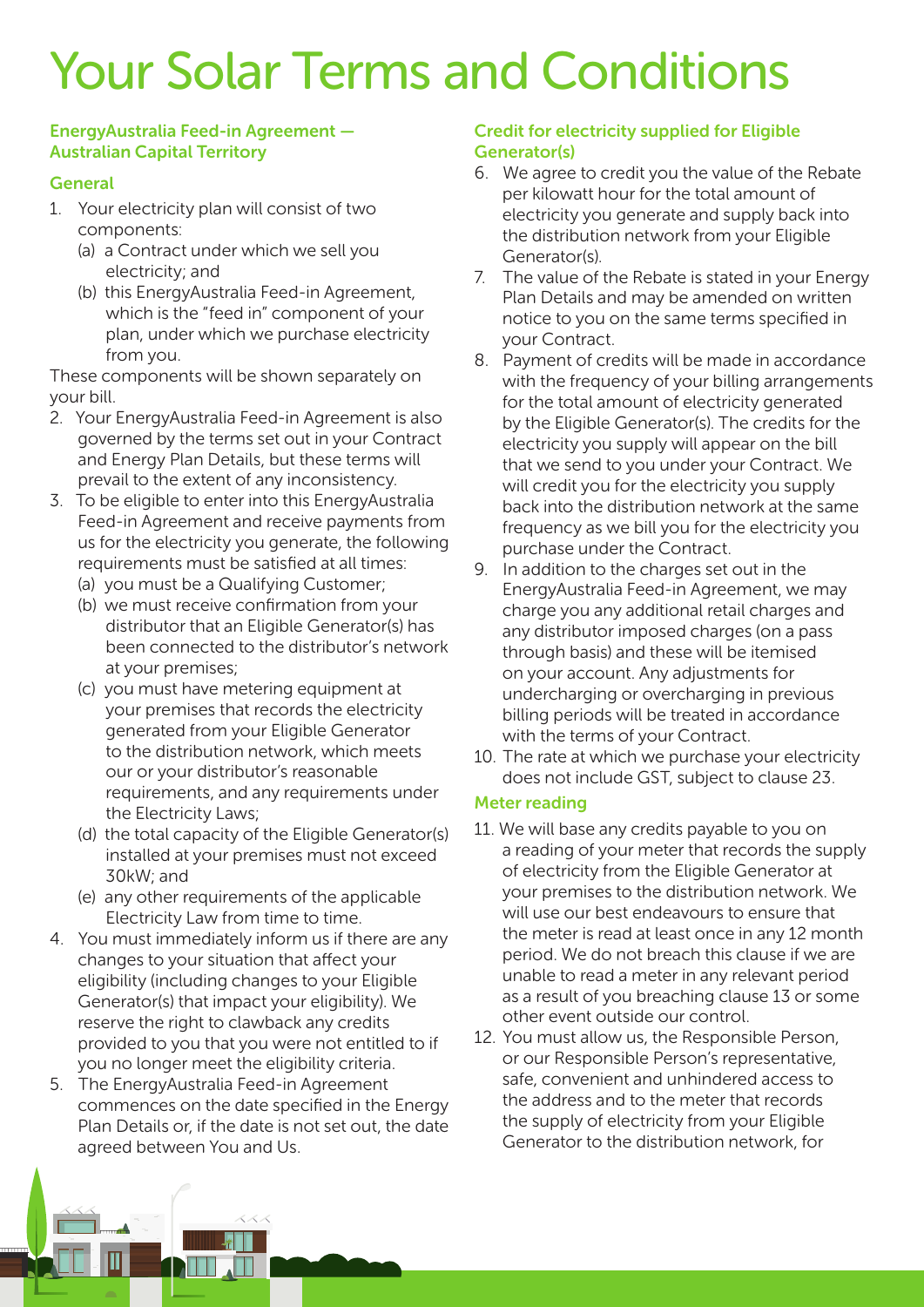the purpose of reading the meter and for connection, disconnection, reconnection, maintenance and repair. You must not tamper or otherwise interfere with your meter.

- 13. If we are not able to credit your account based on the reading of the meter, we will not make a credit unless the relevant distributor estimates the generation in accordance with the Electricity Laws.
- 14. If you request us to, we will review any credits applied to your account (and deal with any adjustments required) in accordance with the account review process set out in your Contract.
- 15. You are responsible for the cost of installing and maintaining metering equipment at your premises.
- 16. You are not entitled to any credit, payment or other compensation from us for any period during which you are unable to supply electricity to the distribution network because the connection between your Eligible Generator(s) and the distribution network is interrupted, limited or disconnected.
- 17. If an event occurs which is outside the reasonable control of us or you and you or we breach the EnergyAustralia Feed-in Agreement due to this event only, the breach will be dealt with in accordance with the force majeure procedures in your Contract.
- 18. The EnergyAustralia Feed-in Agreement may be subject to change as a result of future amendments to the Electricity Law. Such amendments will be deemed to form part of the EnergyAustralia Feed-in Agreement.
- 19. We can amend the EnergyAustralia Feed-in Agreement by written notice to you, on the same terms specified in your Contract.

### **Termination**

- 20. If the Contract is ended by either party in accordance with the terms of the Contract, the EnergyAustralia Feed-in Agreement automatically terminates at the same time.
- 21. In addition, your EnergyAustralia Feed-In Agreement will automatically end the earlier of: (a) our electricity supplier licence being suspended or ceasing to apply and us not otherwise authorised to supply electricity;
	- (b) you ceasing to be the occupier of the premises where the Eligible Generator is installed;
	- (c) you notifying us in writing that you wish to terminate your EnergyAustralia Feed-in Agreement;
	- (d) the generator installed at your premises

ceasing to be an Eligible Generator;

- (e) you ceasing to meet the eligibility criteria under clause 3; or
- (f) the Eligible Generator no longer being connected to the distribution network.
- 22. We will stop paying you credits if your EnergyAustralia Feed-In Agreement is terminated in accordance with clauses 20 or 21. However, if there are any credits owing to you upon termination that you are validly entitled to, we will pay you the equivalent amount.
- 23. If you have an Eligible Generator and are a Qualifying Customer you must either:
	- (a) inform us that you are registered for GST by quoting your ABN to us in respect of any electricity you supply back into the distribution network from an Eligible Generator. On receipt of this information, we agree to credit to you an additional amount (being the GST component of 10%) in addition to the rate at which we credit you for the electricity you supply back into the distribution network; or
	- (b) warrant that your generation of electricity from the Eligible Generator is for private and domestic purposes and not related to any business enterprise carried on by you and for this reason you have not provided an ABN to us in respect of the electricity you supply back into the distribution network from an Eligible Generator. If we ask you to do so, you must complete a 'No ABN Withholding Declaration' (the form of which is available from us on request).

### **Miscellaneous**

- 24. You bear all responsibility for your Eligible Generator (including its use, maintenance, connection to the distribution network and electricity generated from it) and we have no responsibility or liability.
- 25. We will process any request for historical data in relation to feed-in arrangements in accordance with the Electricity Law.
- 26. A notice in relation to the EnergyAustralia Feedin Agreement will be given in the same manner as notices given under your Contract.
- 27. You are not entitled to a pay by the due date discount under your Contract if your account is in credit due to the value of the electricity you generate from your Eligible Generator.
- 28. We may only assign the EnergyAustralia Feed-in Agreement with your consent, unless the assignment forms part of the transfer to the same third party of all or substantially all of our retail business.